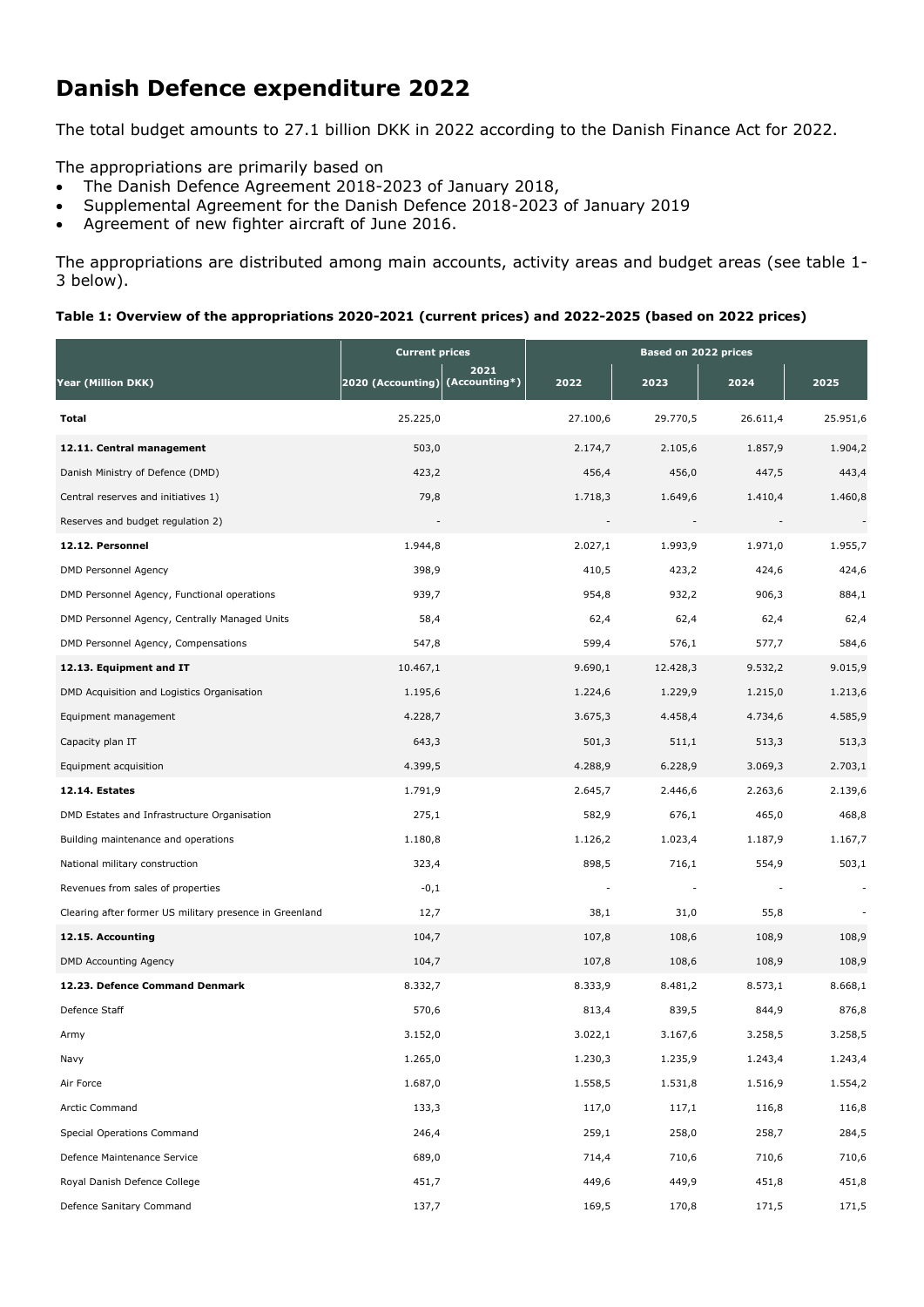|                                          | <b>Current prices</b> | Based on 2022 prices |         |         |         |
|------------------------------------------|-----------------------|----------------------|---------|---------|---------|
| 12.24. Home Guard                        | 454,0                 | 421,8                | 427,9   | 432,4   | 432,4   |
| Home Guard                               | 454,0                 | 421,8                | 427,9   | 432,4   | 432,4   |
| 12.25. Defence Intelligence Service      | 1.012,6               | 1.096,3              | 1.141,7 | 1.238,3 | 1.135,7 |
| Defence Intelligence Service             | 1.012,6               | 1.096,3              | 1.141,7 | 1.238,3 | 1.135,7 |
| 12.29. Special expenses relating to NATO | 283,5                 | 296,7                | 330,3   | 327,6   | 284,7   |
| 12.41. Emergency Management              | 330,7                 | 306,5                | 306,4   | 306,4   | 306,4   |
| <b>Emergency Management Agency</b>       | 315,8                 | 291,4                | 291,3   | 291,3   | 291,3   |
| Civil Defence Union                      | 14,9                  | 15,1                 | 15,1    | 15,1    | 15,1    |

\*Will be updated when accounting for 2022 is published in March 2022.

#### **Table 2: The appropriations for 2022 distributed on activity areas (percentage)**



#### **Table 3: The appropriations for 2022 distributed on budget areas (millions DKK)**



For further information of the Danish Defence budget refer to the Agency for Public Finance and Management - Ministry of Finance [www.oes.dk/english](http://www.oes.dk/english)

*<sup>1)</sup> Central reserves and initiatives primarily cover international cooperation and initiatives, centrally managed by Department of Ministry of Defence.*